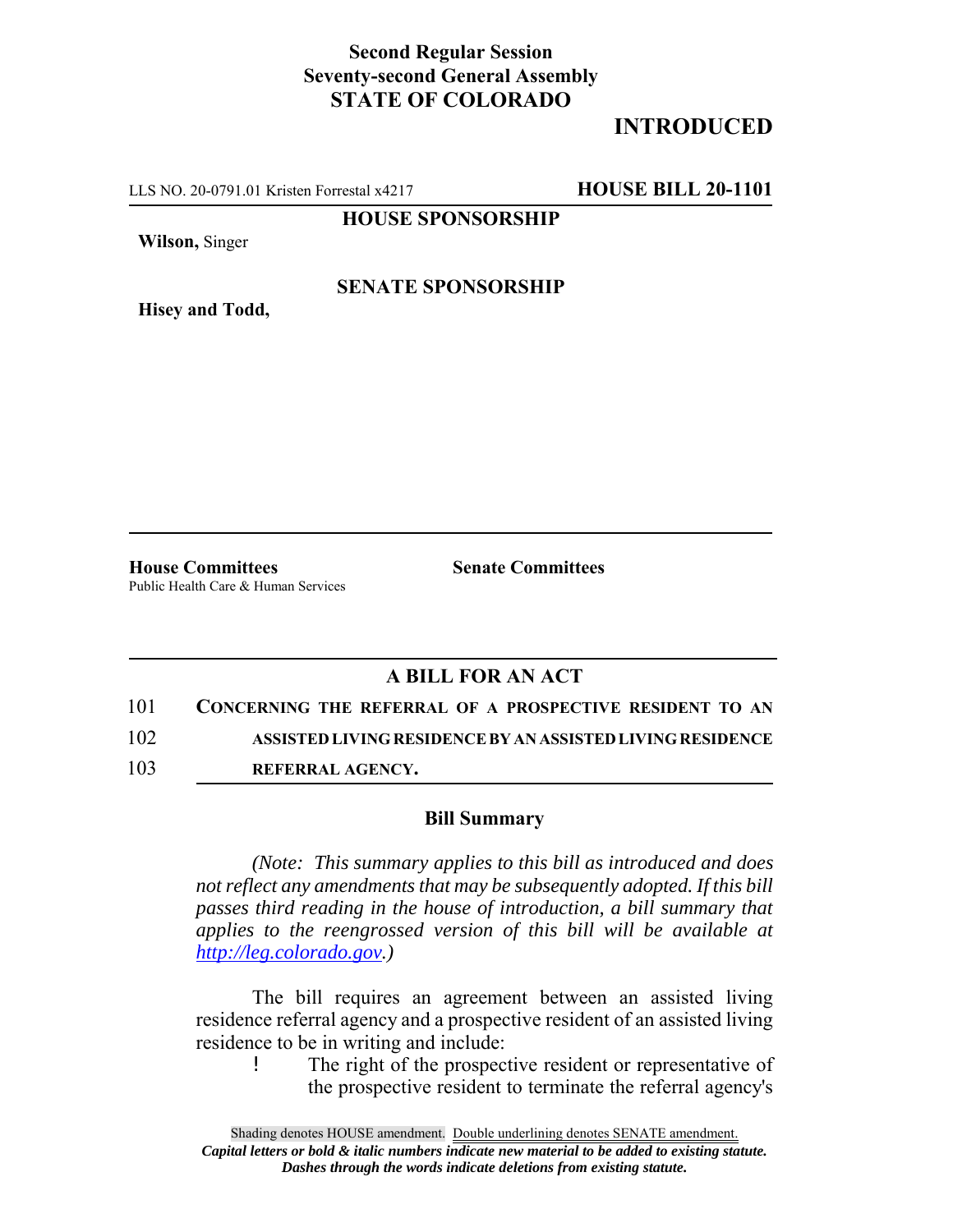services for any reason at any time; and

! A requirement that the referral agency communicate the cancellation of the agreement to all assisted living residences to which the prospective resident has been referred.

The bill prohibits an assisted living residence from:

- ! Paying a referral fee to a referral agency if the agreement between the referral agency and the prospective resident has been terminated; and
- ! Selling the prospective resident's or prospective resident's representative's contact information without written consent.

The bill expands the definition of "assisted living residence" to include a facility operating for persons with intellectual and developmental disabilities.

1 *Be it enacted by the General Assembly of the State of Colorado:*

2 **SECTION 1.** In Colorado Revised Statutes, 6-1-729, **amend**

3 (1)(a), (2), and (3) as follows:

4 **6-1-729. Assisted living residence referral - disclosures -** 5 **penalty - fine - definitions.** (1) As used in this section, unless the 6 context otherwise requires:

 (a) (I) "Assisted living residence" has the same meaning as in 8 section 25-27-102 MEANS A RESIDENTIAL FACILITY THAT MAKES AVAILABLE TO THREE OR MORE ADULTS NOT RELATED TO THE OWNER OF THE FACILITY, EITHER DIRECTLY OR INDIRECTLY THROUGH AN AGREEMENT WITH A RESIDENT, ROOM AND BOARD AND AT LEAST THE FOLLOWING SERVICES: PERSONAL SERVICES; PROTECTIVE OVERSIGHT; SOCIAL CARE 13 DUE TO IMPAIRED CAPACITY TO LIVE INDEPENDENTLY; AND REGULAR 14 SUPERVISION THAT IS AVAILABLE ON A TWENTY-FOUR-HOUR BASIS.

15 (II) "ASSISTED LIVING RESIDENCE" INCLUDES A FACILITY 16 OPERATED FOR PERSONS WITH INTELLECTUAL AND DEVELOPMENTAL 17 DISABILITIES, A NURSING CARE FACILITY, AND ANY OTHER FACILITY OF A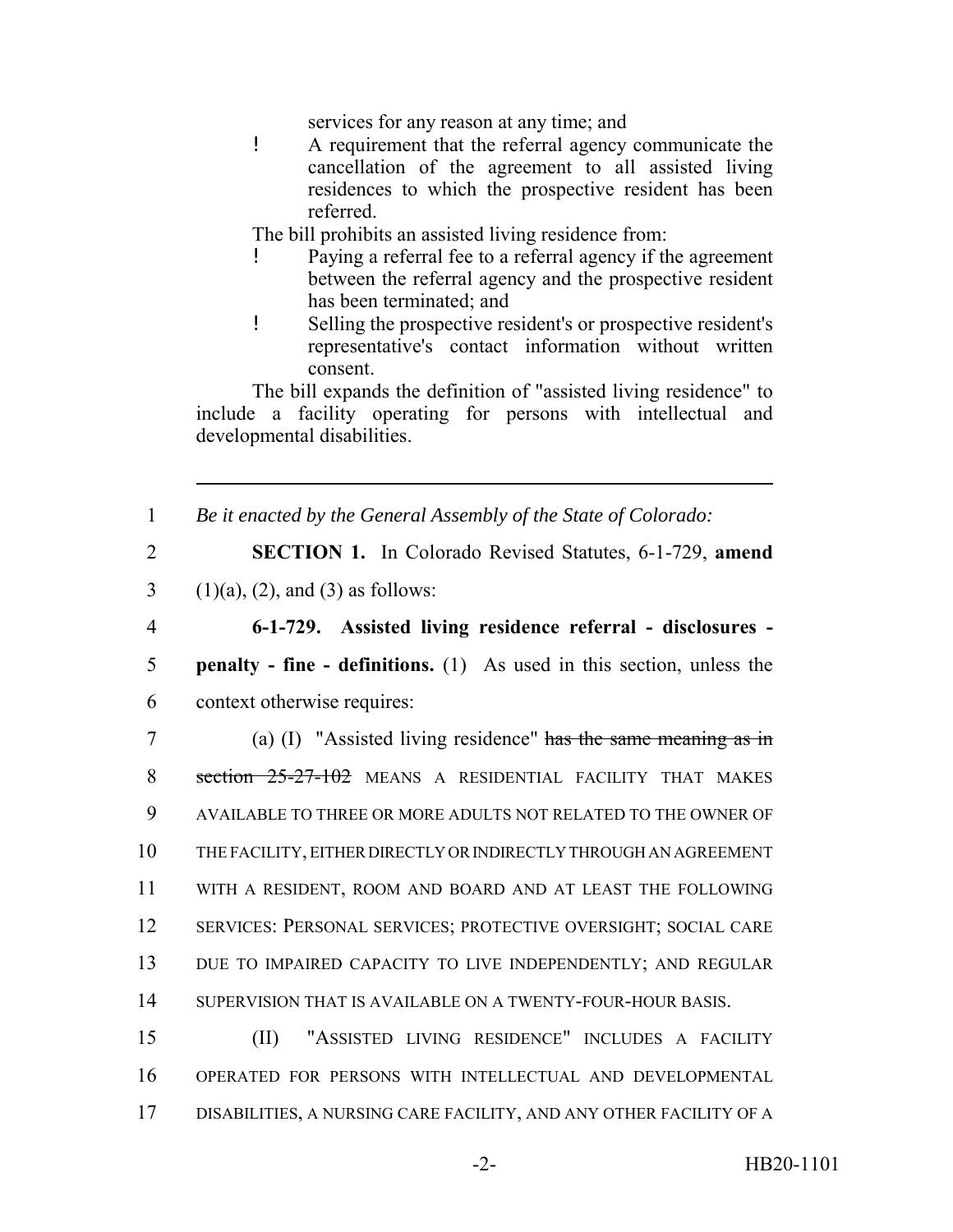SIMILAR NATURE.

 (2) A referral agency shall disclose to a prospective resident or the representative of the prospective resident referred to an assisted living residence:

 (a) Documentation of the existence of any relationships between the referral agency and the assisted living residence, including common ownership or control of the assisted living residence, and financial, business, management, or familial relationships between the referral 9 agency and the assisted living residence; and

 (b) That the referral agency receives a fee from the assisted living residence for the referral; AND

 (c) WRITTEN DOCUMENTATION OF THE AGREEMENT BETWEEN THE REFERRAL AGENCY AND THE PROSPECTIVE RESIDENT OR REPRESENTATIVE OF THE PROSPECTIVE RESIDENT. THE AGREEMENT MUST INCLUDE:

 (I) THE RIGHT OF THE PROSPECTIVE RESIDENT OR REPRESENTATIVE OF THE PROSPECTIVE RESIDENT TO TERMINATE THE REFERRAL AGENCY'S 17 SERVICES FOR ANY REASON AT ANY TIME; AND

 (II) A REQUIREMENT THAT THE REFERRAL AGENCY COMMUNICATE THE CANCELLATION OF THE AGREEMENT TO ALL ASSISTED LIVING RESIDENCES TO WHICH THE PROSPECTIVE RESIDENT HAS BEEN REFERRED.

 (3) (a) The referral agency and the prospective resident or representative of the prospective resident shall sign and date the 23 documentation required in subsection  $(2)(a)$  (2) of this section. The referral agency shall provide a written or electronic copy of the signed disclosure to the assisted living residence on or before the date the resident is admitted to the assisted living residence.

(b) The assisted living residence shall: